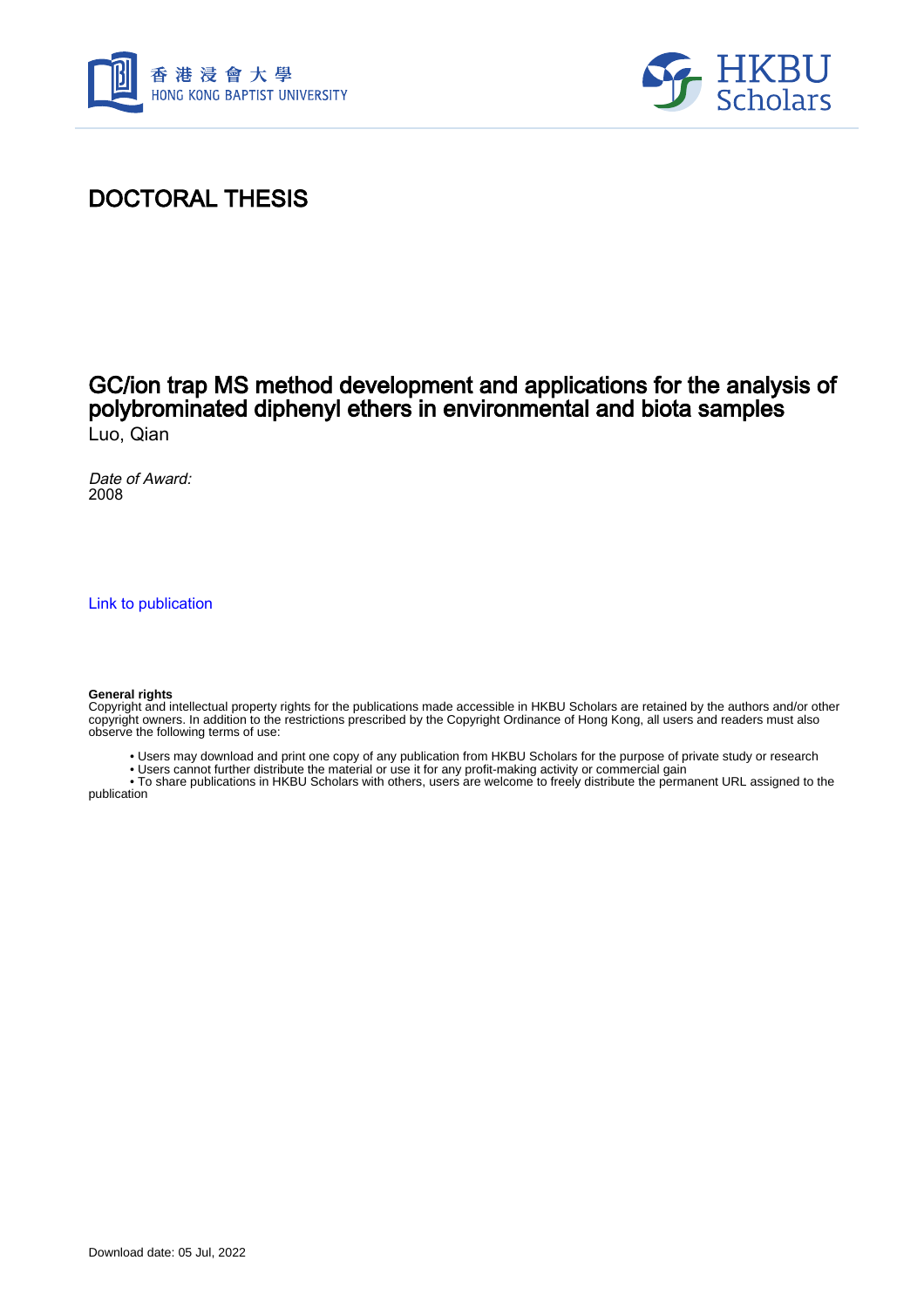# **GC/ion Trap MS Method Development and Applications for the Analysis of Polybrominated Diphenyl Ethersin Environmental and Biota Samples**

**LUO Qian** 

**A thesissubmitted in partialfulfillment of the requirements** 

**for the degree of** 

**Doctor of Philosophy** 

**Principle Supervisor: Prof. CAI Zongwei** 

**Hong Kong Baptist University** 

**March 2008**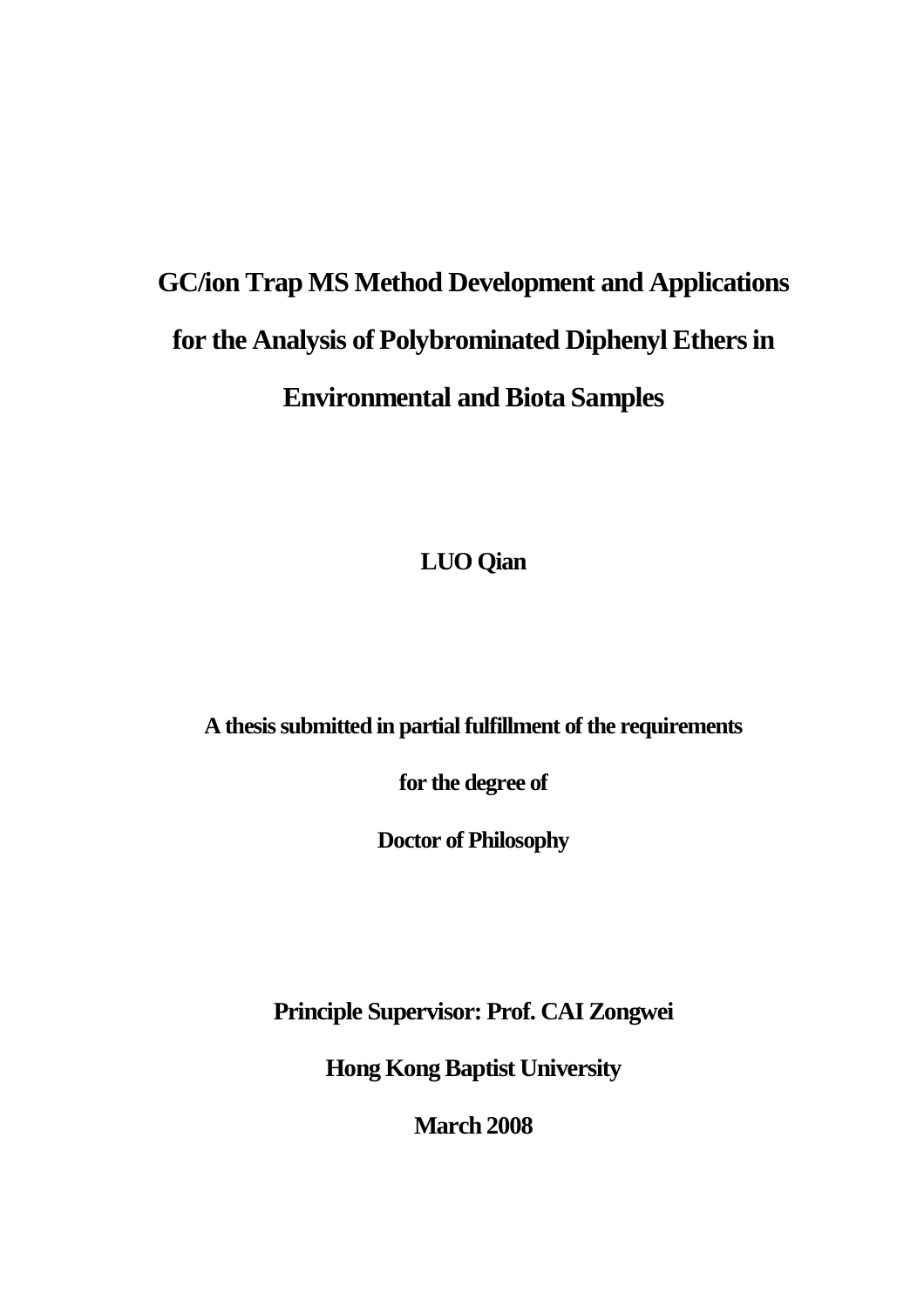#### **ABSTRACT**

Investigations on the concentrations and congener pattern distributions of polybrominated diphenyl ethers (PBDEs) in environmental samples (sediment, ash, and soil) and fish samples collected from Guiyu were conducted. Guiyu is a traditional rice-growing village located in southeastern Guangdong, China. In recent years, however, the village has turned into an intensive electronic-waste (e-waste) recycling and dumping site. Incomplete combusting of e-waste, dismantling and dumping of processed materials have been identified as the major sources of various toxic chemicals including PBDEs. Analytical methods were developed and applied for the determination of PBDEs in the environmental and biota samples. Samples were prepared by using Soxhlet extraction and cleaned-up with multiple-step chromatographic columns. PBDEs were analyzed by gas chromatography coupled with ion trap mass spectrometry for mono- to hepta-BDEs and quadrupole mass spectrometry for deca-BDE. The method performance was evaluated with the analyses of quality control samples and certified reference material with different calculation range, and with the recoveries of  $^{13}$ C-labeled internal standards. The obtained recoveries ranged from 75 to 125% with a relative standard deviation of lower than 10% for the targeted PBDE congeners.

Ash from e-waste burning field is one of the contamination sources because ash could be deposited in local soil and river or transported to remote locations. Total PBDE concentrations were detected with the range from 2379 to 6238 µg/kg (dry weight) in the ash samples collected from a largest open burning site and from 247 to 1025 µg/kg in soil samples collected from different locations close to the open burning site. BDE**–**209, **–**183, **–**153, **–**99, and **–**47 were detected with the highest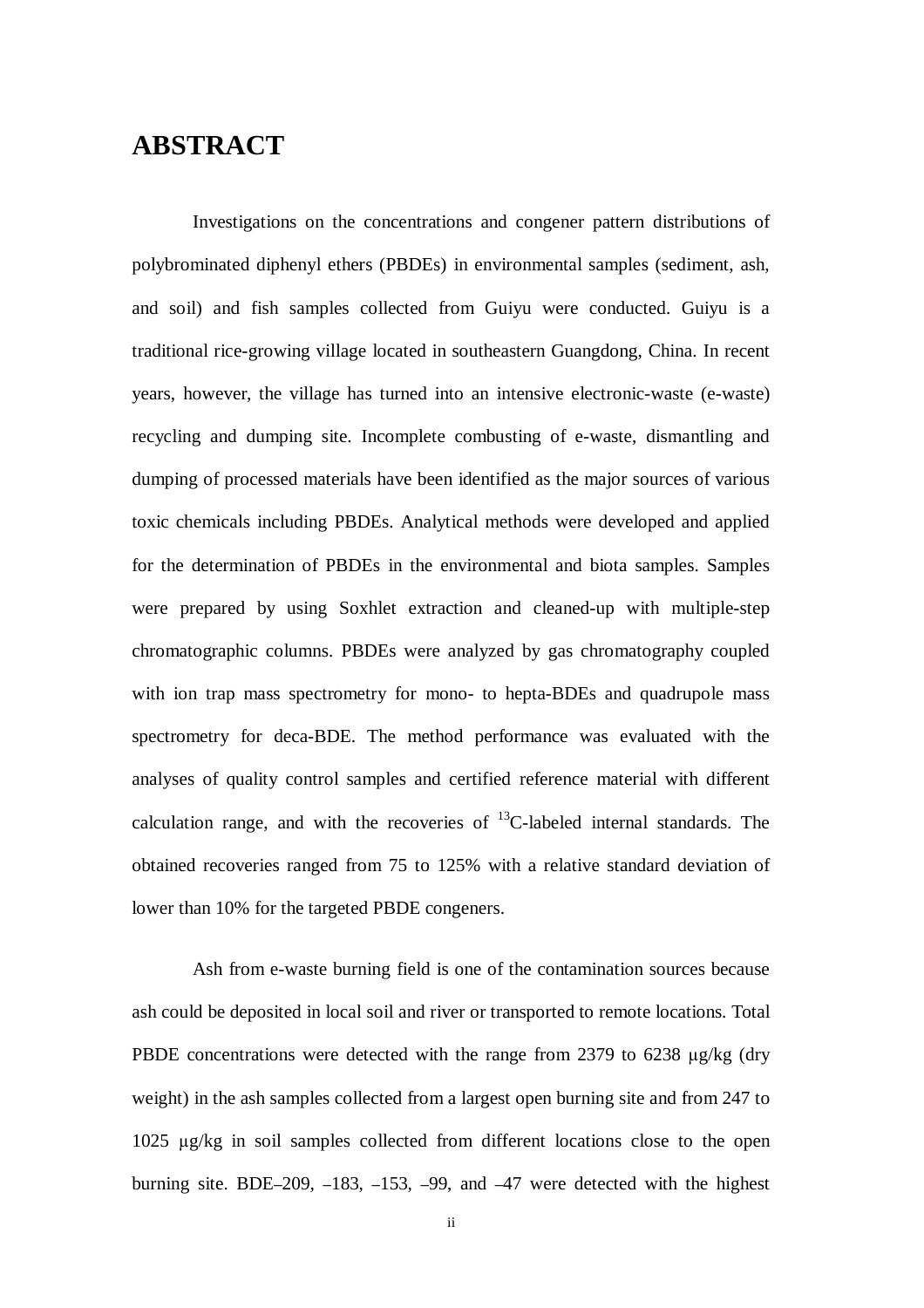concentrations in the ash and soil samples. The data of the PBDEs concentrations and congener patterns in both ash and soil samples indicated that PBDEs contamination in soil might be resulted from the e-waste burning.

Total PBDEs concentrations ranged from 4.43 to  $16.1 \times 10^3$  µg/kg and 55 to 445 µg/kg (dry weight) in bank and bottom sediments, respectively, from Nanyang River where e-wastes were disposed. PBDEs were detected at levels of 51 to 365 µg/kg in bottom sediment from Lianjiang River (Guiyu) that is located next to a residential area, compared to the PBDEs concentrations of 16 to 21 µg/kg in the bottom sediment samples collected from Lo Uk Tsuen (Hong Kong) that received the wastewater discharged from a vehicle repairing workshop. No PBDEs were detected in sediment from Mai Po Marsh Pond (Hong Kong) that was served as a reference site. The obtained results indicated that open burning and dumping of e-waste are the major causes of PBDEs contamination. Different congener pattern profiles were observed in sediments from various sampling sites, with BDE**–**47 as the predominant congener, followed by BDE**–**99, **–**153, **–**183, and **–**209.

The mean concentrations of total PBDEs in mixed muscles of tilapia (*Oreochromis spp*) from Lianjiang River were 115 ng/g wet weight (ww) and 4.1 ng/g ww in fishes from Lo Uk Tsuen. The highest PBDEs concentrations were obtained in liver tissues  $(2.70 \times 10^3 \text{ ng/g ww})$ , followed by abdomen muscle  $(1.09 \times 10^3 \text{ ng/g} \text{ ww})$  of bighead carp (*Aristichthys nobilis*) collected from Nanyang River. The total PBDEs concentrations in fishes showed the following trend: grass carp<mud carp <crucian carp<silver carp<carp. PBDEs concentrations in the abdomen, back and tail muscles of carp were 766, 458 and 530 ng/g ww, and 53, 52, 45 ng/g ww in grass carp, respectively. The PBDEs congener concentrations in muscles correlated well with their lipid contents. BDE**–**47 and BDE**–**28 were the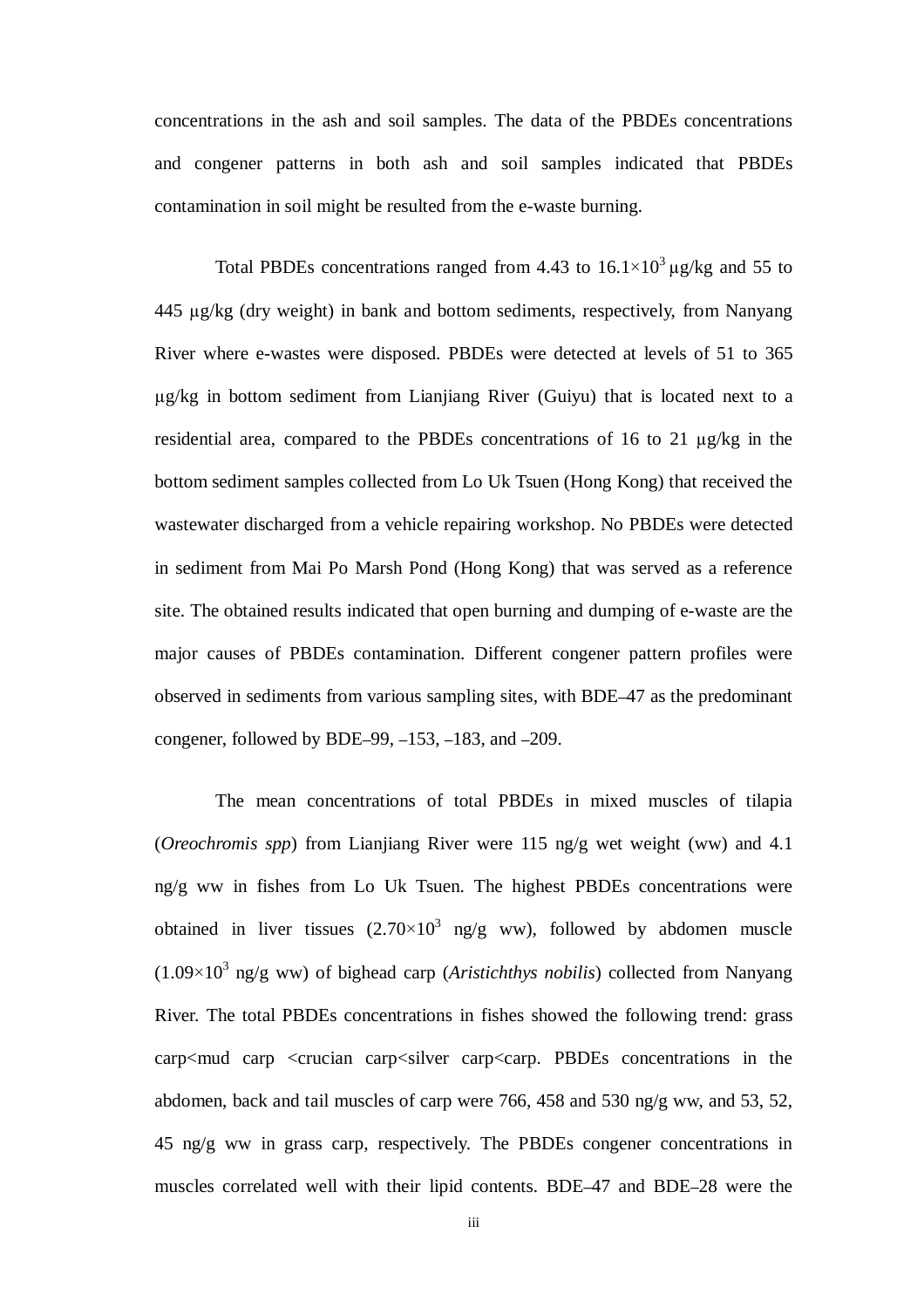most abundant congeners followed by BDE**–**17, **–**15, **–**66, **–**154 and **–**153 detected in the fishes collected from Guiyu. A significant correlation of PBDEs concentrations between sediment and muscle of fish was observed.

Estrogenic affect were used to investigate for the individual PBDEs including BDE**–**28, **–**47, **–**99, **–**153, **–**154, **–**183, **–**209 and the commercial product DE**–**71. Results indicate PBDEs may have weak or moderate binding affinity to receptor (estrogenic or EROD) or weak inducing the *umu* operon. PBDEs were found inactive at all stages of signal transduction and expression. No significant mutagenicity and carcinogenicity for individual PBDEs were observed in SOS/*umu*  assays.

Because BDE**–**209 may be debrominated to more toxic low brominated congeners, its absorption, metabolism and toxicokinetics in Japanese medaka (*Oryzias latipes*) were studied. Japanese medaka of d-rR strain was continually exposed to BDE**–**209 (from 1 ng/L to 100µg/L) for 15, 30 and 60 days by using a flow-through system. Upon the completion of experiments, the fish weights were measured and the PBDEs concentrations were determined. In general, the final weights of the whole fish, the liver of the fishes treated with BDE**–**209 decreased. The gonads of male fishes also had the higher weight, while the female gonads had lower weight. PBDEs concentrations exponentially increased for the fishes exposed to 10 and 100 µg/L. Total concentrations of PBDEs (tri- to hepta-BDEs) ranged from 42.4 to 697 ng/g ww and BDE**–**209 was 8.19 to 354 ng/g ww in muscle tissues, indicating that significant debrominated metabolism occurred during the BDE**–**209 exposure experiments. BDE**–**209, **–**155, **–**47, and **–**99 were identified as the predominant congeners. Toxicokinetic study indicated that the half-life of BDE**–**209 ranged form 16.5 to 19.4 days under the continually flow-through condition.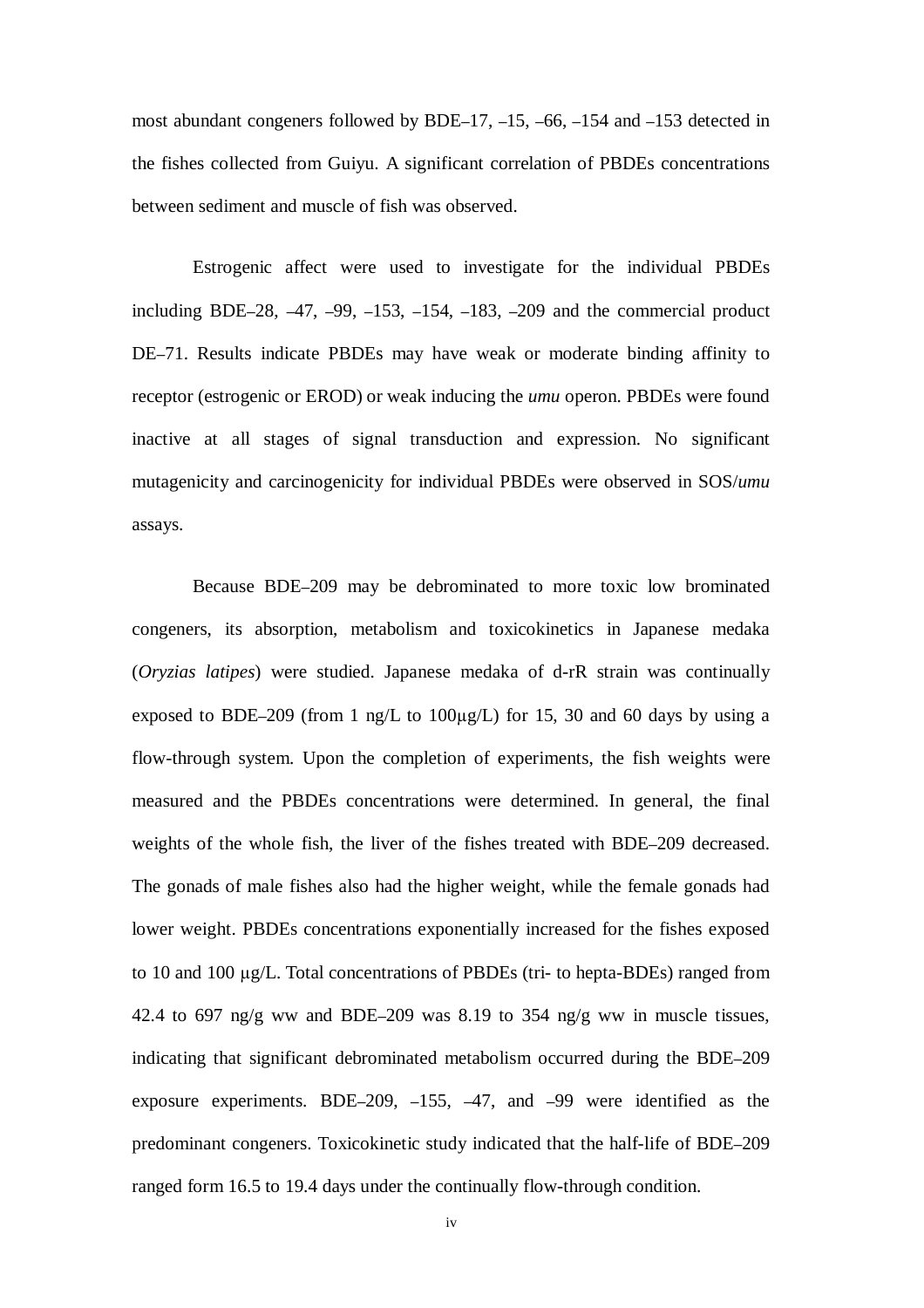### **TABLE OF CONTENTS**

#### **CHAPTER I. INTRODUCTION**

|            |                                                                    | 1  |
|------------|--------------------------------------------------------------------|----|
| 1.1.1      |                                                                    | 2  |
| 1.1.2      |                                                                    | 3  |
|            |                                                                    | 5  |
| 1.2.1      |                                                                    | 5  |
| 1.2.2      |                                                                    | 5  |
| 1, 2, 2, 1 |                                                                    | 5  |
|            | 1.2.2.2 Microwave Assisted Extraction and Accelerated Solvent      |    |
|            |                                                                    | 6  |
|            | 1.2.2.3 Solid-Phase Extraction and Solid-Phase Microextraction     | 7  |
| 1.2.3      |                                                                    | 7  |
| 1.2.4      |                                                                    | 8  |
|            |                                                                    | 8  |
|            |                                                                    | 9  |
| 1.2.5      |                                                                    | 10 |
|            | 1.2.5.1 Electron Capture Negative Ionization-Mass Spectrometry     | 11 |
|            | 1.2.5.2 Electron Ionization-Mass Spectrometry with Low Resolution. | 11 |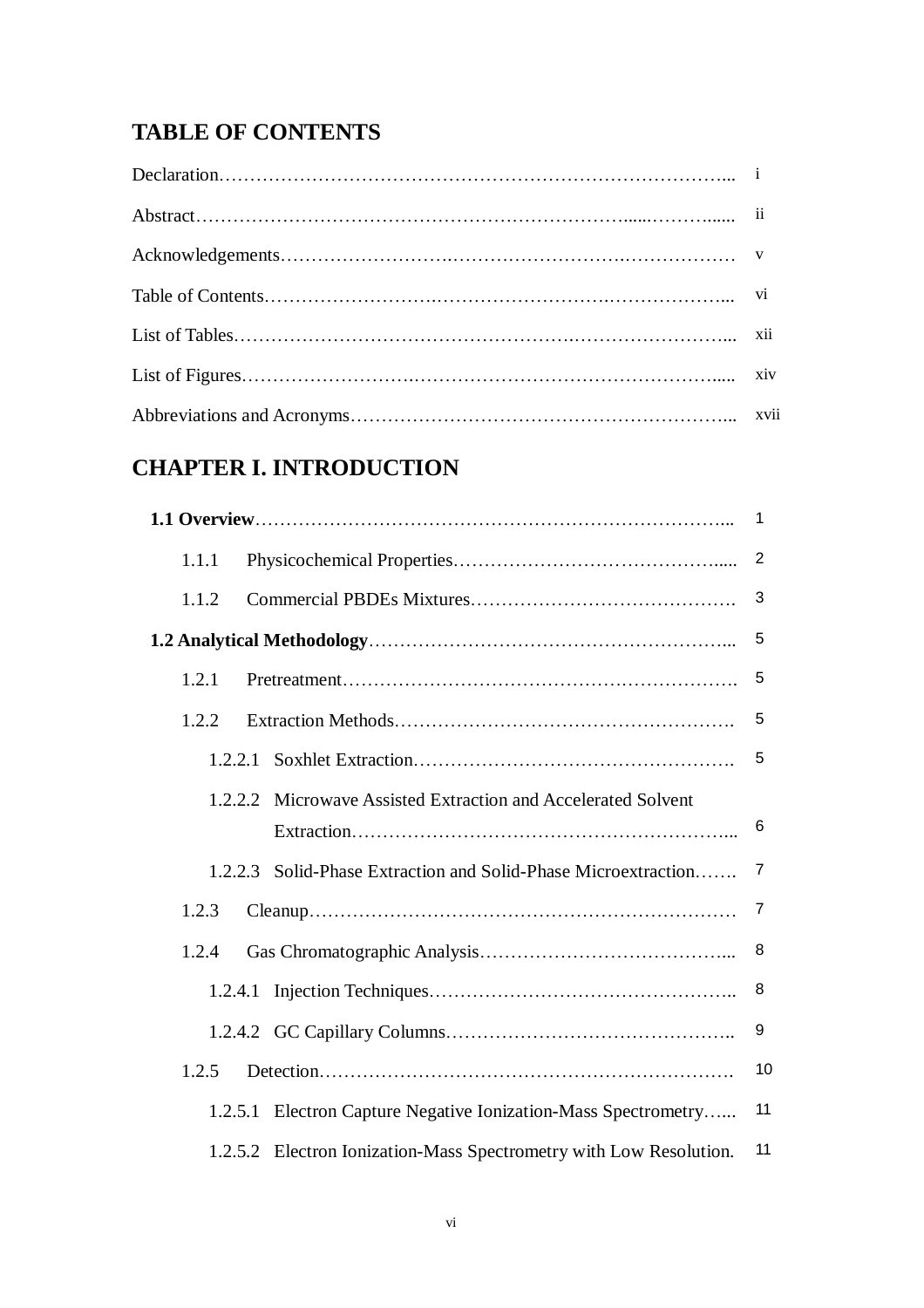|        | 1.2.5.3 Electron Ionization–Mass Spectrometry with High Resolution | 12 |
|--------|--------------------------------------------------------------------|----|
|        | 1.2.5.4 Electron Ionization–Tandem Mass Spectrometry               | 12 |
|        | 1.2.5.5                                                            | 13 |
|        |                                                                    | 13 |
| 1.3.1  |                                                                    | 14 |
| 1.3.2  |                                                                    | 14 |
| 1.3.3  |                                                                    | 16 |
| 1.3.4  |                                                                    | 16 |
| 1.3.5  |                                                                    | 17 |
|        |                                                                    | 18 |
|        |                                                                    | 19 |
|        |                                                                    | 21 |
| 1.6.1  |                                                                    | 21 |
| 1.6.2  |                                                                    | 22 |
| 1.6.3  |                                                                    | 22 |
| 1.6.4. |                                                                    | 23 |
|        |                                                                    | 23 |
|        |                                                                    | 24 |
|        |                                                                    | 25 |

# **CHAPTER II. DEVELOPMENT OF ANALYTICAL METHODS FOR THE DETERMINATION OF PBDES**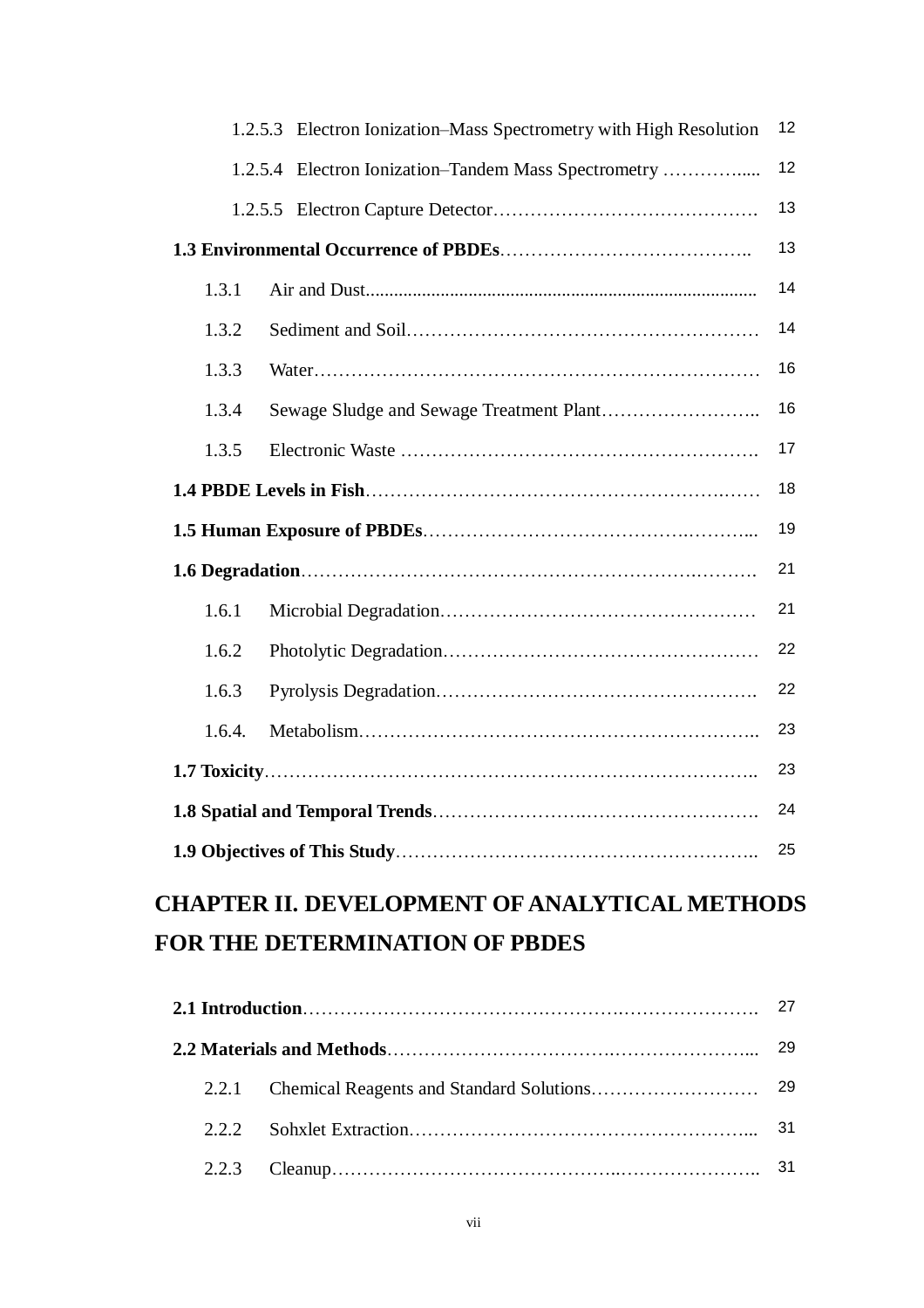|         |                                                             | 31 |
|---------|-------------------------------------------------------------|----|
|         |                                                             | 32 |
|         |                                                             | 32 |
|         |                                                             | 33 |
| 2.2.4   |                                                             | 33 |
|         |                                                             | 33 |
|         |                                                             | 33 |
|         |                                                             | 34 |
| 2.2.5   |                                                             | 34 |
|         |                                                             | 36 |
| 2.3.1   |                                                             | 36 |
| 2.3.2   |                                                             | 39 |
| 2.3.2.1 |                                                             | 39 |
|         | 2.3.3.2 The Use of Acid Alumina and Florisil Columns        | 42 |
|         |                                                             | 42 |
| 2.3.3   |                                                             | 45 |
| 2.3.4   |                                                             | 51 |
| 2.3.5   | Method Validation with Certified Reference Material of Fish |    |
|         |                                                             | 51 |
|         |                                                             | 54 |
|         | <b>CHAPTER III. PBDES CONGENER DISTRIBUTIONS AND</b>        |    |
|         | LEVELS IN THE ENVIRONMENT POLLUTED BY                       |    |

## **ELECTRONIC-WASTE**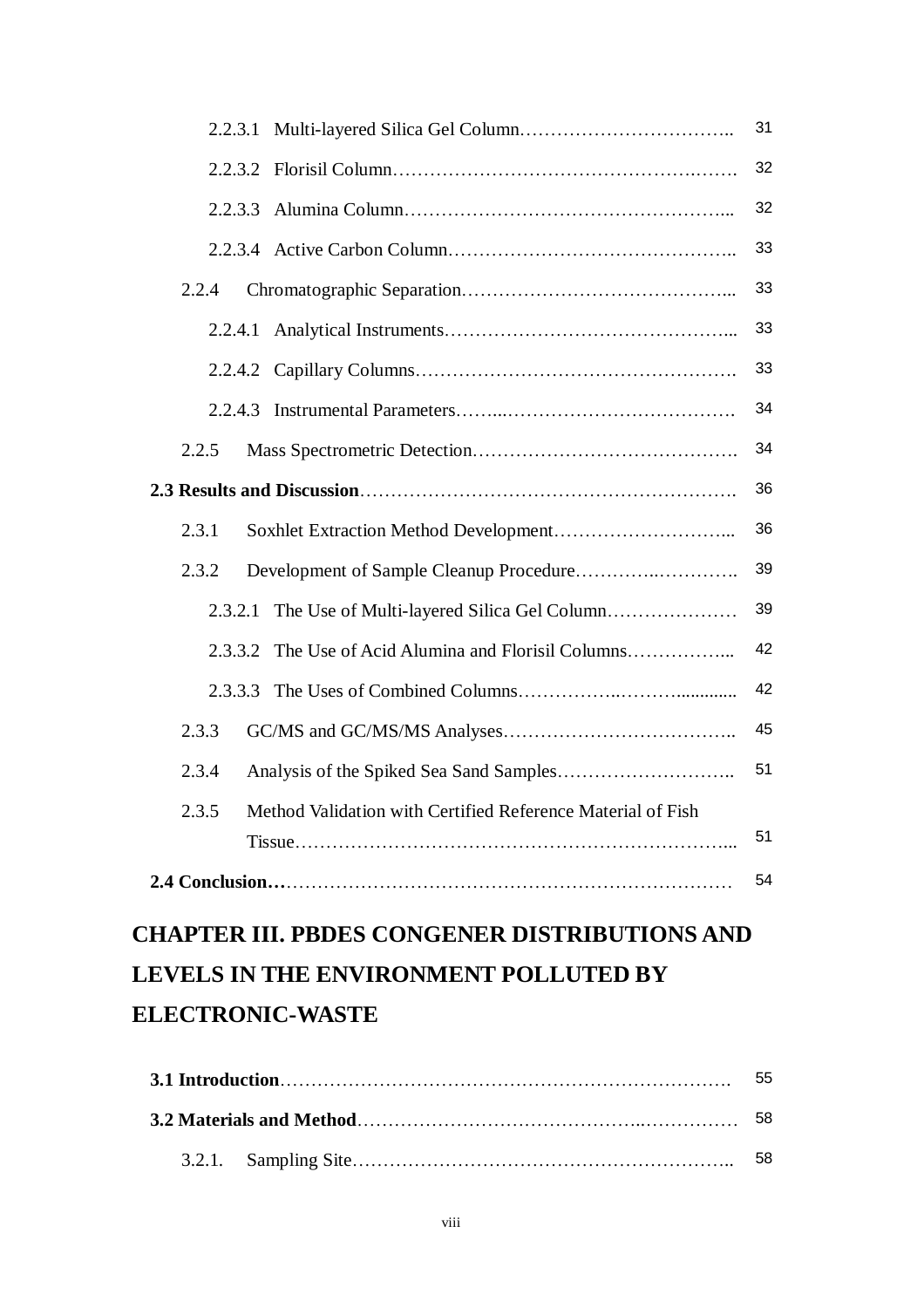| 3.2.2  |                                                         | 62 |
|--------|---------------------------------------------------------|----|
| 3.2.3. |                                                         | 62 |
| 3.2.4  |                                                         | 63 |
| 3.2.5  |                                                         | 64 |
|        |                                                         | 65 |
| 3.3.1  | PBDEs Concentrations and Congener Patterns in Sediments | 65 |
| 3.3.2  | PBDEs Concentrations and Congener Patterns in Ash       | 72 |
| 3.3.3. | PBDEs Concentrations and Congener Patterns in Soil      | 76 |
|        |                                                         | 80 |
|        |                                                         | 88 |

# **CHAPTER IV. PBDES IN FISHES FROM RIVERS LOCATEDIN ELECTRONIC-WASTE REGION**

|        |                                                         | 89  |
|--------|---------------------------------------------------------|-----|
|        |                                                         | 91  |
| 4.2.1. |                                                         | 91  |
| 4.2.2. |                                                         | 91  |
| 4.2.3. |                                                         | 92  |
| 4.2.4. |                                                         | 93  |
| 4.2.5. |                                                         | 93  |
|        |                                                         | 95  |
| 4.3.1  |                                                         | 95  |
| 4.3.2  | Concentrations of PBDEs Congeners in the Fish Samples   | 95  |
| 4.3.3  |                                                         | 100 |
|        |                                                         | 103 |
| 4.4.1  |                                                         | 103 |
| 4.4.2  | PBDEs Congener Levels and Distribution Profiles in Fish | 104 |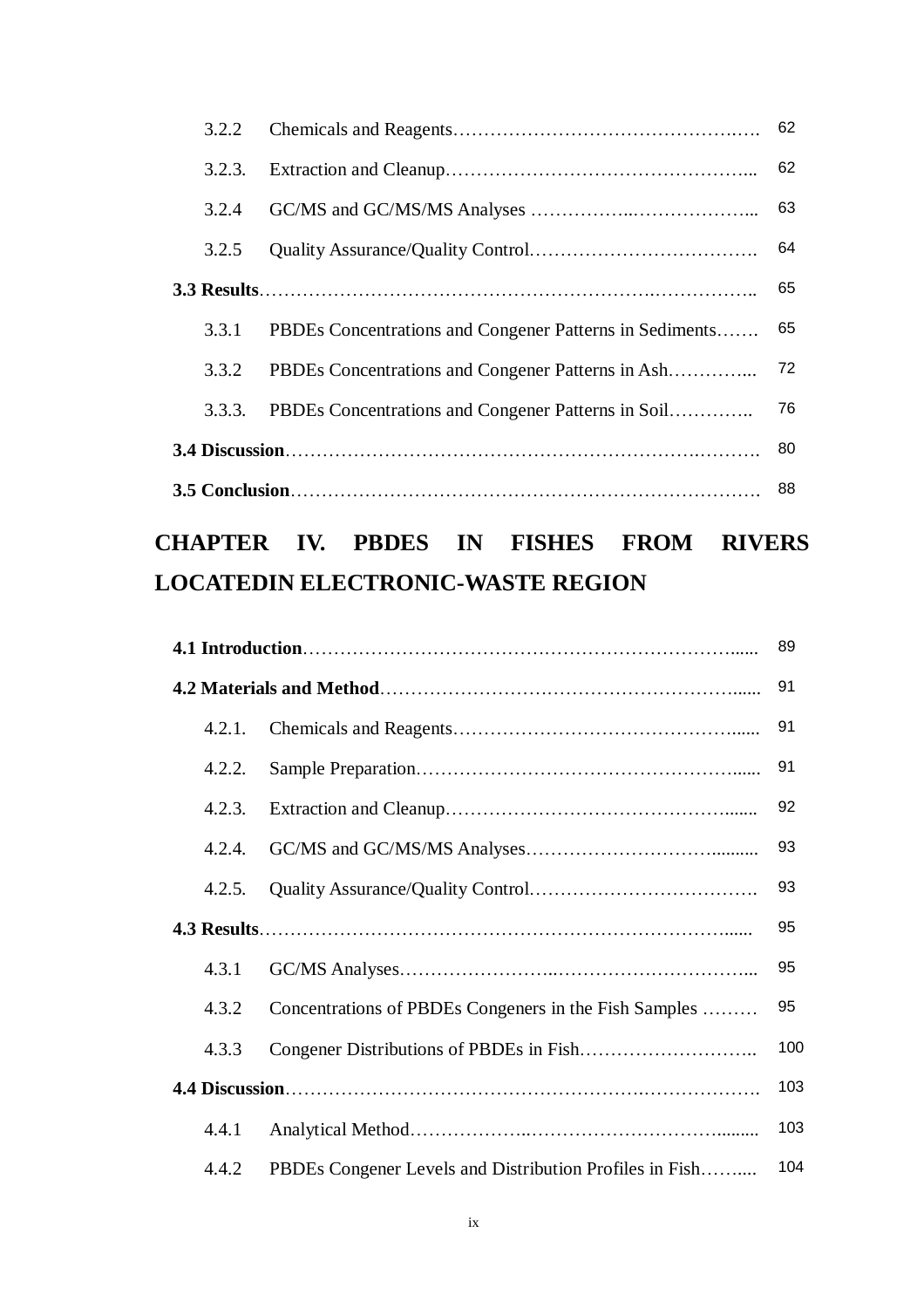|  |                                                                       | 115 |
|--|-----------------------------------------------------------------------|-----|
|  |                                                                       |     |
|  | 4.4.3 Relationships between PBDEs Concentration and Lipid Content 109 |     |

# **CHAPTER V. ABSORPTION, METABOLISM AND TOXICOKINETICS OF DECA-BDE IN JAPANESE MEDAKA (***ORYZIAS LATIPES***) USING A FLOW-THROUGH SYSTEM**

|       |       |     | 116 |
|-------|-------|-----|-----|
|       |       |     | 119 |
| 5.2.1 |       | 119 |     |
|       | 5.2.2 |     | 119 |
|       | 5.2.3 |     | 121 |
|       | 5.2.4 |     | 125 |
|       | 5.2.5 |     | 125 |
|       | 5.2.6 |     | 126 |
|       |       |     | 127 |
|       | 5.3.1 |     | 127 |
|       | 5.3.2 |     | 132 |
|       |       |     | 140 |
|       | 5.4.1 |     | 140 |
|       | 5.4.2 |     | 142 |
|       | 5.4.3 |     | 146 |
|       |       |     | 147 |
|       |       |     |     |

# **CHAPTER VI. TOXICITY TESTS OF PBDES USING RECOMBINANT YEAST, EROD AND SOS/***UMU* **ASSAYS**

|  | 148 |
|--|-----|
|--|-----|